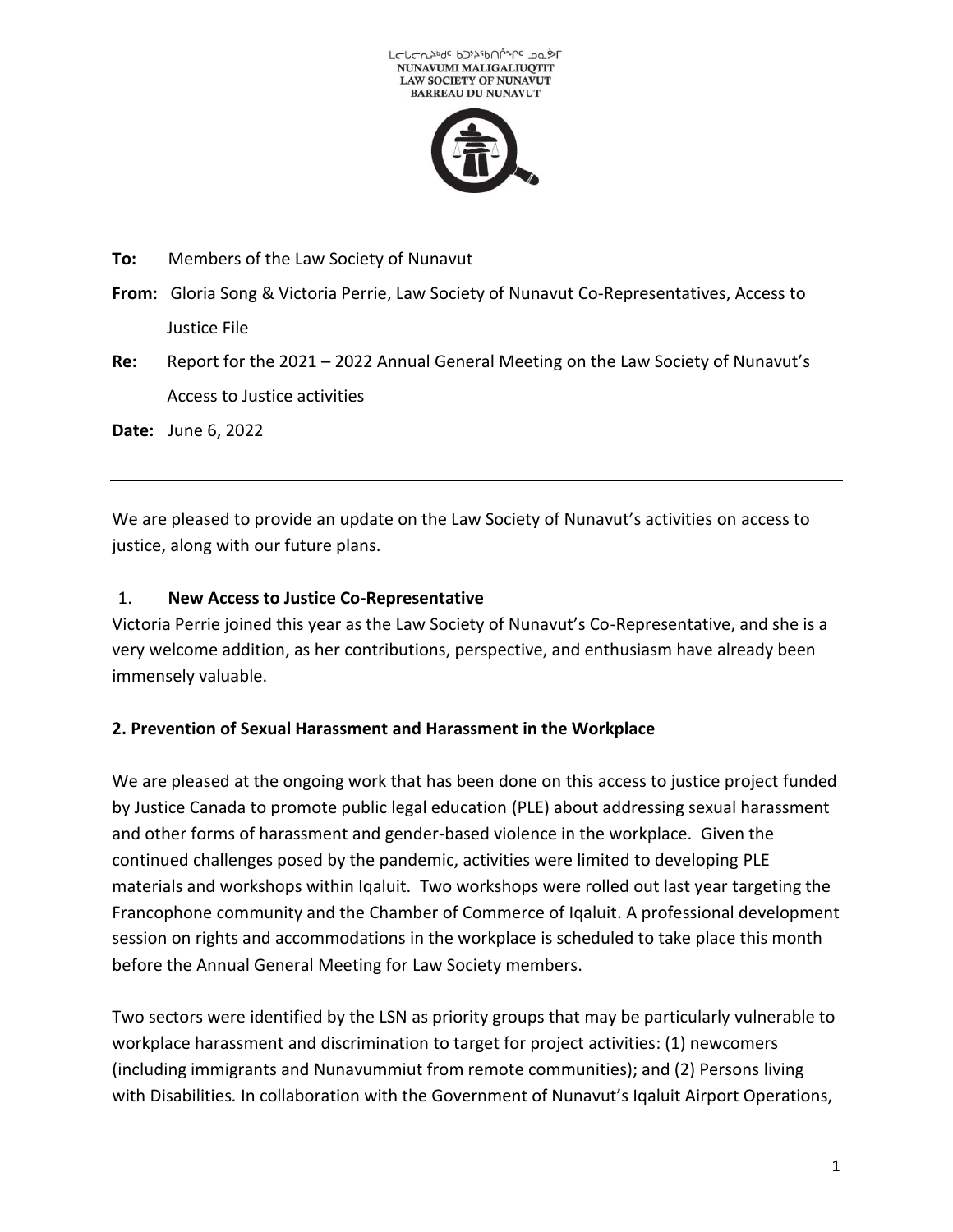l 'Association des francophones du Nunavut, le Carrefour Nunavut and le Réseau santé en français au Nunavut, the LSN has been developing posters in English, French and Inuktitut that are targeted at newcomers. To begin with, these posters will be set up at the baggage claim area and several other strategic locations in Iqaluit to provide relevant information to newcomers especially on the prevention of harassment. The LSN will explore further opportunities to publicize the key messages in both the Kivalliq and Kitikmeot regional airports.

In addition to this, more PLE tools are being developed with the help of an immigration law expert. The LSN has also been collaborating with the Nunavummi Disabilities Makinnasuaqtiit Society and Nunavut Legal Aid in developing PLE materials and workshops that will address barriers to employment and the duty to accommodate. A podcast series on access to justice is also being developed as part of this work.

# Next Steps:

- 1. Development of public legal education tools targeted to newcomers
- 2. Workshops on barriers to employment and duty to accommodate in collaboration with Nunavummi Disabilities Makinnasuaqtiit Society and Nunavut Legal Aid
- 3. Development of public legal education materials on the duty to accommodate in the workplace
- 4. Community workshops starting fall 2022
	- a. Lawyer visit in Iqaluit June 14-15
- 5. Youth-focused activities to raise awareness about rights and responsibilities in relation to alcohol and cannabis consumption planned for Fall 2022

# **3. Access to Justice for Family Violence in Nunavut**

The Law Society of Nunavut was pleased to partner with Qulliit Nunavut Status of Women Council and Pauktuutit Inuit Women of Canada to host a special event on December 6, 2021, the National Day of Remembrance and Action on Violence Against Women and Girls on Monday evening. This event included a march, speakers about breaking the silence on family violence, performances by Inuksuk Drum Dancers, and the [launch of a second video](https://www.lawsociety.nu.ca/en/family-violence-prevention-resources) featuring the story from a survivor of family violence.

As a culminating event, in collaboration with the Pauktuutit Inuit Women of Canada, the LSN gathered with various representatives of government and nongovernment sectors for a roundtable discussion together on March 24, 2022. The *[Final Report on Research and](https://www.lawsociety.nu.ca/sites/default/files/News/Public%20Notices/LSN_FAIA%20Final%20Public%20Report_Dec%2015%202021.pdf)  [Awareness Campaign](https://www.lawsociety.nu.ca/sites/default/files/News/Public%20Notices/LSN_FAIA%20Final%20Public%20Report_Dec%2015%202021.pdf)* was launched during this event. It also enabled those who have been working together on the advocacy to share updates, discover synergies, and discuss recommendations to further maintain the momentum. An article was also published on [March](https://www.nunavutnews.com/marketplace/breaking-the-silence/)  [7, 2022 in the Nunavut News](https://www.nunavutnews.com/marketplace/breaking-the-silence/) on the topic of breaking the silence on family violence, as part of International Women's Day.